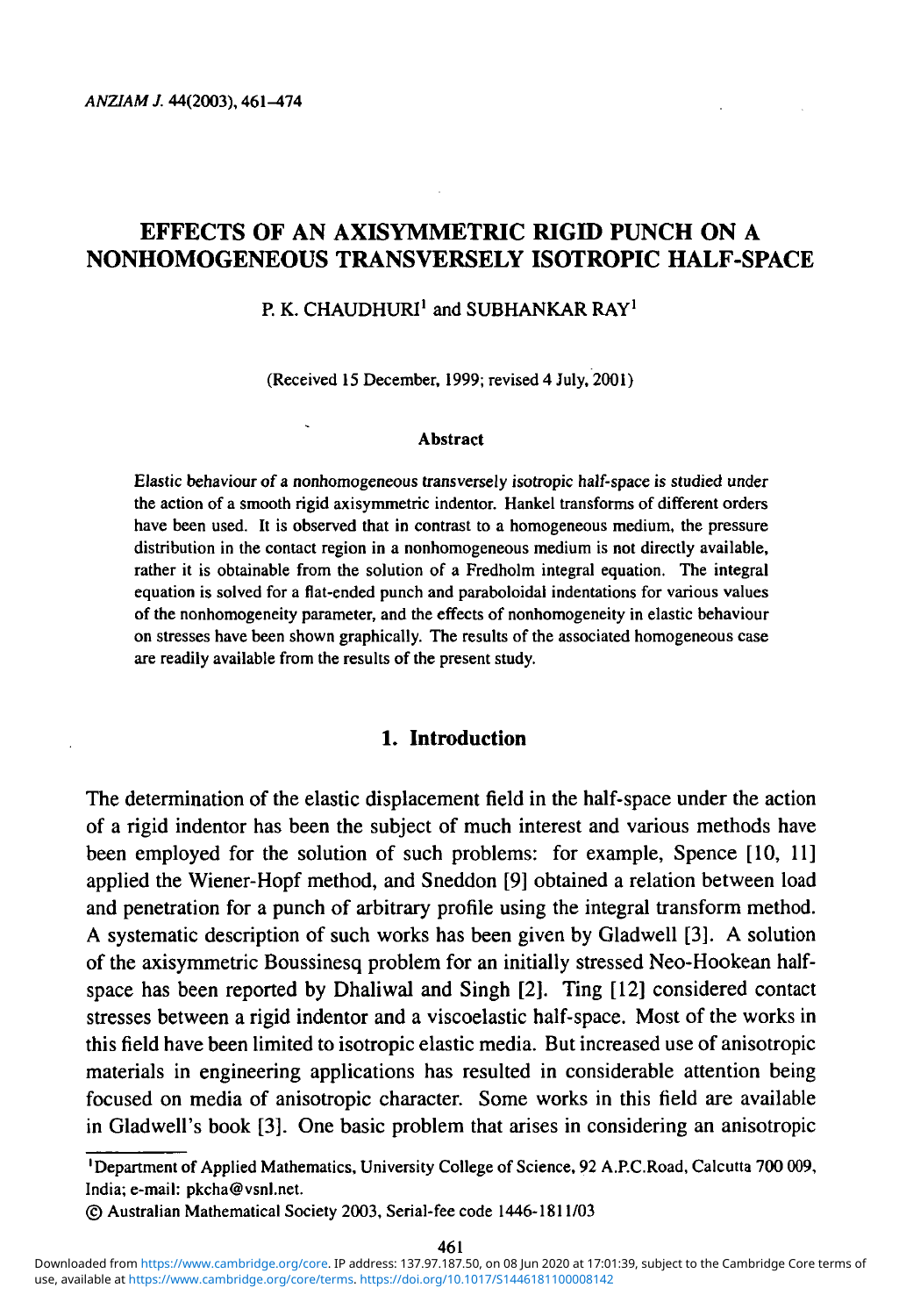medium is that, except for some particular types of anisotropy it is not possible to write displacement components in terms of potential functions in a general anisotropic medium (Lekhnitskii [6]). Stress distribution in an anisotropic elastic half-space under axially symmetric normal load has been discussed by Lekhnitskii [6]. More recently, the strain fields in a transversely isotropic half-space have been investigated by Pouyet and Lataillade [8], who used Hankel transforms of different orders to solve the problem.

Positional variation of elastic coefficients leads to a nonhomogeneous elastic medium, which is a very important concept from a practical point of view. But this area has not been studied rigorously possibly due to the severe difficulty in handling the governing differential equations for such a medium. Sometimes it is observed that even for a comparatively straightforward case of power law variations, the governing equations appear too difficult. It is possible that this is why investigations in this area have thus far been limited to special types of variations in elastic coefficients (see, for example, [1,5,7]), rather than consideration of general variations.

The present study focuses on the determination of elastic strains, penetration depth and pressure distribution *etc.* in a nonhomogeneous transversely isotropic half-space caused by a rigid punch. Nonhomogeneity in elastic coefficients  $c_{ij}$  has been assumed in the form  $c_{ij} = c_{ii}^0 e^{\alpha z}$ ,  $\alpha$  being a real constant. As in [8], Hankel transforms of different orders have been applied to find the solution. In contrast to the homogeneous case, the equation for pressure distribution is a Fredholm integral equation of the second kind. The integral equation has been solved numerically and the stresses have been computed. The effects of nonhomogeneity on stresses have been represented graphically for some special cases of indentation. Finally, all the results for the homogeneous medium may be obtained from the results of the present discussion by putting  $\alpha = 0$ .

#### **2. The basic equations**

We consider an elastic half-space of transversely isotropic material and suppose that the plane of isotropy passing through each point of the body is parallel to the plane boundary of the half-space. Taking the z-axis along the normal to the half-space boundary and pointing inwards and using cylindrical coordinates  $(r, \theta, z)$ , the stressstrain relations are given by  $[\sigma_r, \sigma_\theta, \sigma_z, \sigma_{rz}]^T = [C^*][\varepsilon_r, \varepsilon_\theta, \varepsilon_z, \varepsilon_{rz}]^T$ , where  $[C^*]$  is the elastic coefficient matrix such that

$$
[C^*]=\begin{pmatrix}c_{11}&c_{12}&c_{13}&0\\c_{12}&c_{11}&c_{13}&0\\c_{13}&c_{13}&c_{33}&0\\0&0&0&c_{44}\end{pmatrix}.
$$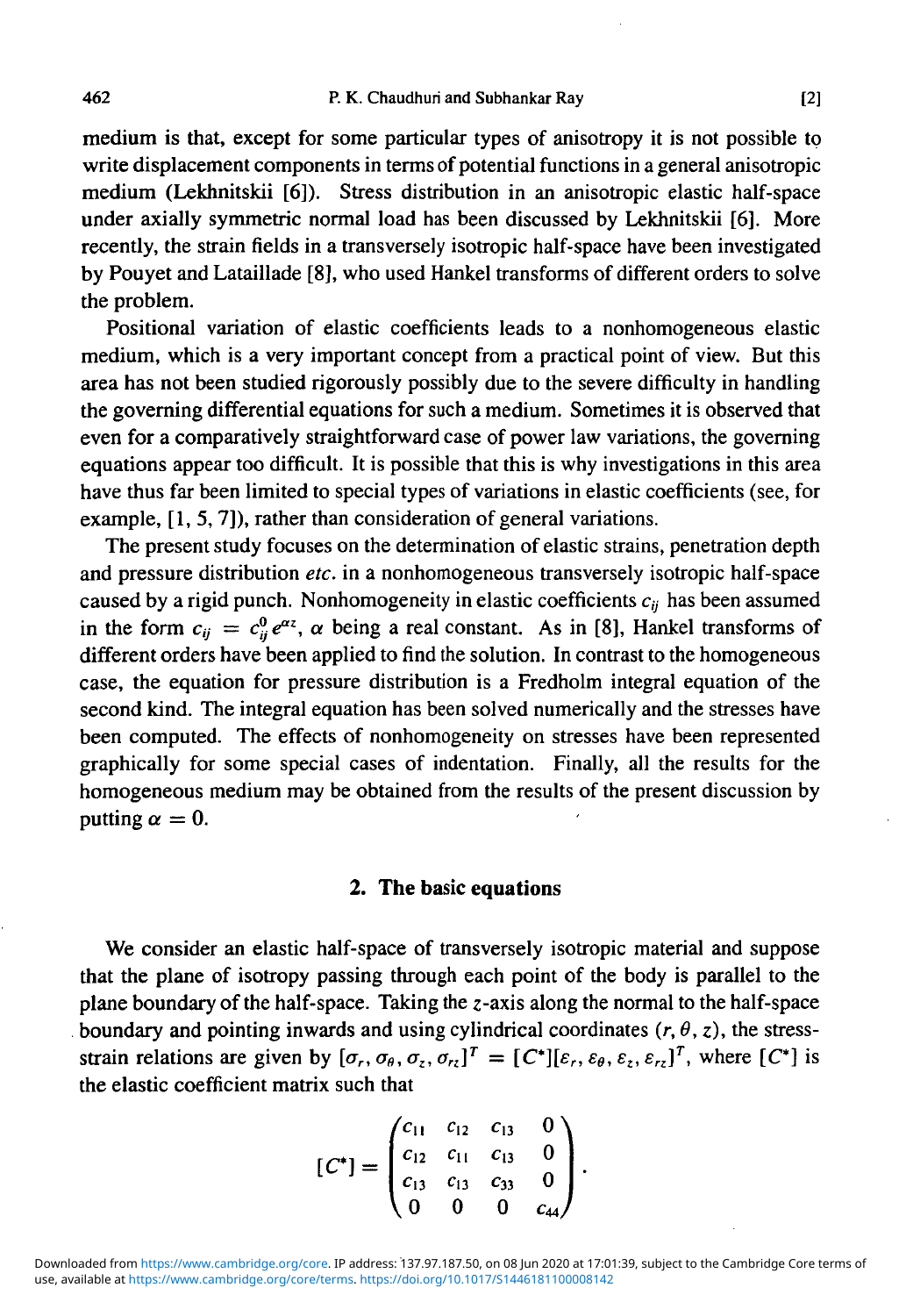Because of elastic symmetry and the symmetry of the force distribution the displacement components are independent of  $\theta$  and we may take

$$
u_r = u(r, z), \quad u_\theta = 0, \quad u_z = w(r, z)
$$
 (2.1)

and the strain components related to the displacement components given by (2.1) are

$$
\varepsilon_r = \frac{\partial u}{\partial r}, \quad \varepsilon_\theta = \frac{u}{r}, \quad \varepsilon_z = \frac{\partial w}{\partial z}, \quad \varepsilon_{rz} = \frac{\partial u}{\partial z} + \frac{\partial w}{\partial r}, \quad \varepsilon_{r\theta} = \varepsilon_{\theta z} = 0. \tag{2.2}
$$

The equations of equilibrium are

$$
\frac{\partial \sigma_r}{\partial r} + \frac{1}{r} (\sigma_r - \sigma_\theta) + \frac{\partial \sigma_{rz}}{\partial z} = 0, \quad \frac{\partial \sigma_{rz}}{\partial r} + \frac{\sigma_{rz}}{r} + \frac{\partial \sigma_z}{\partial z} = 0. \tag{2.3}
$$

We assume that the nonhomogeneity of the elastic medium is due to the dependence of the  $c_{ij}$ 's on depth, in the form  $c_{ij} = c_{ij}^0 e^{\alpha z}$ , where  $c_{ij}^0$  and  $\alpha$  are constants.

# **3. Boundary conditions**

Let the tip of the axisymmetric as well as smooth punch penetrate through a depth *D* (at present unknown) into the half-space. Taking the tip of the punch as the origin, let  $z = f(r)$  be the equation of the punch, with the condition that  $f(0) = 0$ . The function  $f(r)$  together with its first derivative is assumed to be continuous, except possibly on the axis.

The boundary conditions for the problem are as follows:

$$
\sigma_z(r, 0) = 0, \quad r > a,
$$
  
\n
$$
\sigma_{rz}(r, 0) = 0, \quad \forall r
$$
\n(3.1)

and

$$
D - f(r) = w(r, 0).
$$
 (3.2)

Here we assume that *a* is the radius of the circle of contact.

In addition to the above boundary conditions we must have the obvious regularity conditions that the stresses and displacements should tend to zero as  $\sqrt{r^2 + z^2} \to \infty$ .

## **4. Use of Hankel transforms**

Following [8], we use Hankel transforms of different orders with respect to the variable *r* to express the basic equations and boundary conditions in terms of the single variable z. We shall denote the Hankel transform of order  $\nu$  of a function  $f(r)$ by  $\bar{f}(q)$  such that  $\bar{f}(q) = \int_0^\infty rf(r)J_\nu(qr) dr$ .

In our subsequent analysis we shall apply a Hankel transform of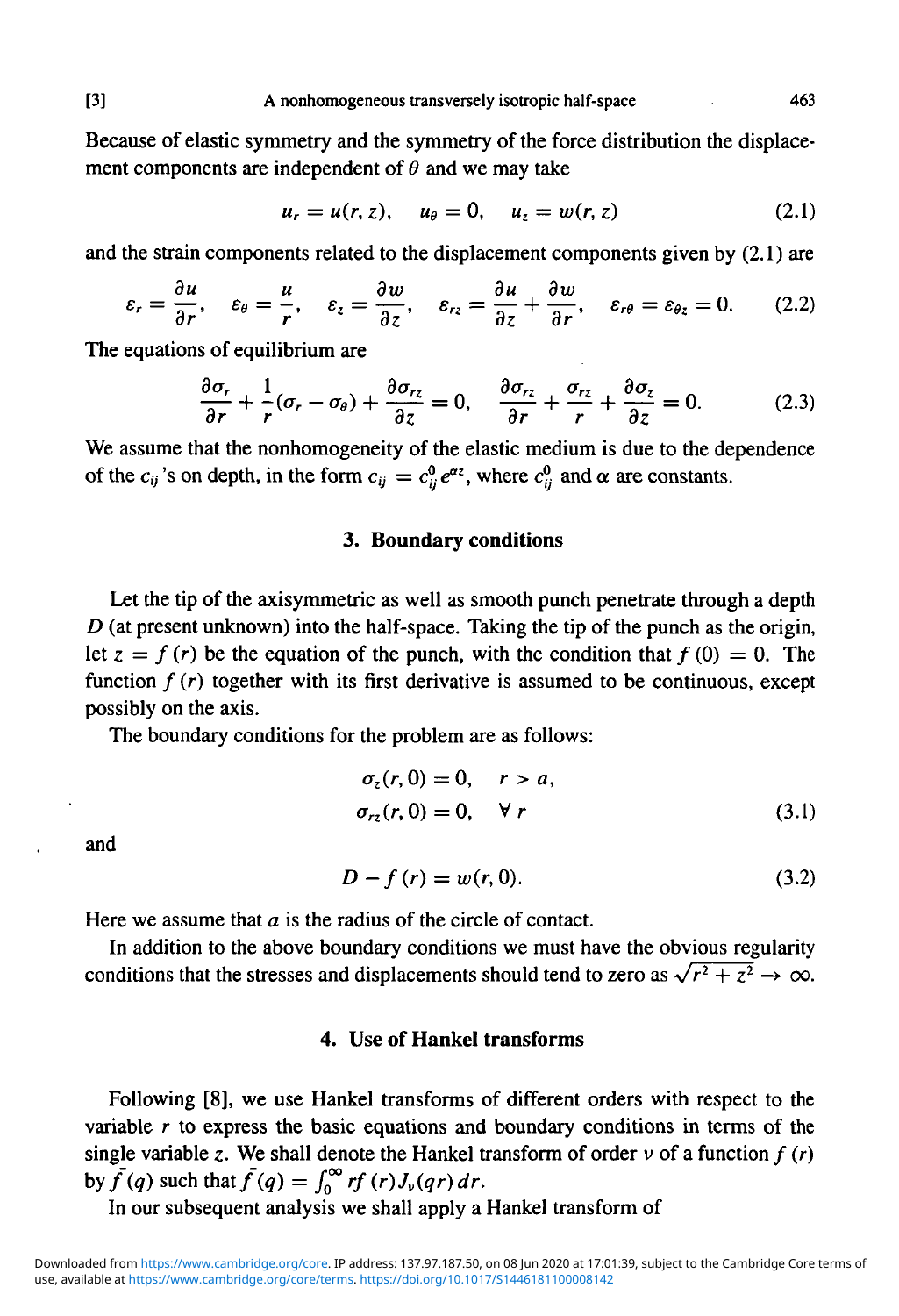

FIGURE 1. Rigid indentor on a half-space.

- (i) zero order to  $\sigma_r + \sigma_\theta$ ,  $\sigma_z$ ,  $\varepsilon_r + \varepsilon_\theta$ ,  $\varepsilon_z$  and *w*;
- (ii) order one to  $\sigma_{rz}$ ,  $\varepsilon_{rz}$  and *u*;
- (iii) order two to  $\sigma_r \sigma_\theta$ ,  $\varepsilon_r \varepsilon_\theta$ .

Then in terms of the transformed functions the equations of equilibrium (2.3) become

$$
q\left(\overline{\sigma_r - \sigma_\theta}\right) - q\left(\overline{\sigma_r + \sigma_\theta}\right) + 2\frac{d\overline{\sigma}_{rz}}{dz} = 0, \quad q\overline{\sigma}_{rz} + \frac{d\overline{\sigma}_z}{dz} = 0. \tag{4.1}
$$

The stress-strain relations become

$$
\overline{\sigma_r + \sigma_\theta} = c_{44} \left[ q(a_3 + a_4)\overline{u} + 2a_1 \frac{d\overline{w}}{dz} \right], \qquad \overline{\sigma}_z = c_{44} \left[ q a_1 \overline{u} + a_2 \frac{d\overline{w}}{dz} \right],
$$
  

$$
\overline{\sigma_r - \sigma_\theta} = c_{44} q(a_4 - a_3)\overline{u}, \qquad \overline{\sigma}_{rz} = c_{44} \left[ \frac{d\overline{u}}{dz} - q\overline{w} \right],
$$
(4.2)

where

$$
a_1 = c_{13}^0/c_{44}^0, \quad a_2 = c_{33}^0/c_{44}^0, \quad a_3 = c_{11}^0/c_{44}^0, \quad a_4 = c_{12}^0/c_{44}^0. \tag{4.3}
$$
\n
$$
\overline{\varepsilon_r + \varepsilon_\theta} = q\bar{u}, \quad \overline{\varepsilon_r - \varepsilon_\theta} = -q\bar{u}, \quad \overline{\varepsilon}_z = \frac{d\bar{w}}{dz}, \quad \overline{\varepsilon}_{rz} = \frac{d\bar{u}}{dz} - q\bar{w}.
$$

If  $p(r)$  is the pressure of the punch on  $z = 0$ , then

$$
\sigma_z(r,0) = -p(r), \quad r \le a. \tag{4.4}
$$

Hankel transforms of boundary condition (3.1) and Equation (4.4) yield

$$
\bar{\sigma}_{r_2}(q,0) = 0
$$
 and  $\bar{\sigma}_z(q,0) = -\bar{p}(q)$ , (4.5)

where

$$
\bar{p}(q) = \int_0^a r p(r) J_0(qr) dr.
$$
 (4.6)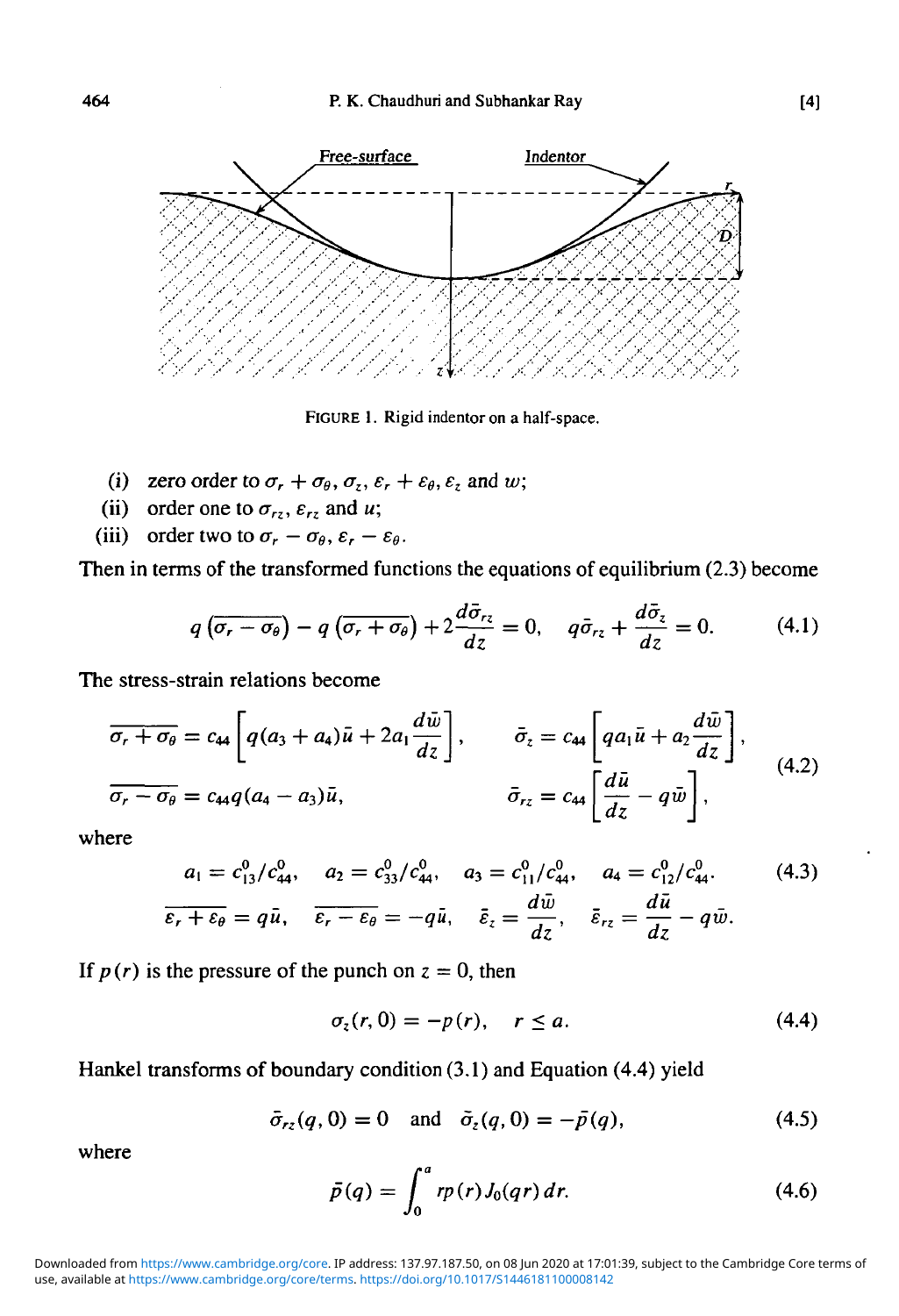#### **5. Method of solution**

It can easily be shown by substitution of (4.2) into (4.1) that  $\bar{u}$  and  $\bar{w}$  satisfy the following linear differential equation in *z:*

$$
\left(\frac{d^2}{dz^2} + \alpha \frac{d}{dz} - q^2 \delta_1^2\right) \left(\frac{d^2}{dz^2} + \alpha \frac{d}{dz} - q^2 \delta_2^2\right) [\bar{u}, \bar{w}] = 0, \tag{5.1}
$$

where  $\delta_1$  and  $\delta_2$  are calculated from

$$
\begin{cases}\n a_2(\delta_1^2 + \delta_2^2) = a_2 a_3 - a_1 (2 + a_1), \\
 q^2 a_2 \delta_1^2 \delta_2^2 = a_1 \alpha^2 + q^2 a_3.\n\end{cases} \tag{5.2}
$$

In contrast, to the nature of the solution in the homogeneous case ( $\alpha = 0$ ), the solutions of (5.1) are not easily available due to the presence of the nonhomogeneity parameter  $\alpha (\neq 0)$ .

It is clear from (5.2) that the values of  $\delta_1^2$  and  $\delta_2^2$  will depend on the transform parameter q and the nonhomogeneous parameter  $\alpha$ . It may be easily checked that  $\delta_1^2$ ,  $\delta_2^2$  will be real or complex according as

$$
\alpha^2 \leq \text{ or } > \frac{q^2[a_2a_3 - a_1(2 + a_1)]^2}{4a_1a_2} - q^2\frac{a_3}{a_1}.
$$

Hence for a sufficiently large value of  $\alpha$ ,  $\delta_1^2$  and  $\delta_2^2$  will assume complex values. Accordingly, separate attention is to be given to solving (5.1).

Since the solution of (5.1) depends on  $\delta_1^2$  and  $\delta_2^2$ , henceforth we shall represent the solution corresponding to real  $\delta_1^2$  and  $\delta_2^2$  in part (a) and that corresponding to complex  $\delta_1^2$  and  $\delta_2^2$  in part (b) of any relevant equation.

Solutions of (5.1) compatible with the regularity condition are

$$
\begin{cases}\n\tilde{u} = Ae^{-\lambda_1 z} + Be^{-\lambda_2 z}, \\
\tilde{w} = \frac{q\{(1+a_1)\lambda_1 - \alpha a_1\}}{u_1 - q^2} Ae^{-\lambda_1 z} + \frac{q\{(1+a_1)\lambda_2 - \alpha a_1\}}{u_2 - q^2} Be^{-\lambda_2 z}\n\end{cases}
$$
\n(5.3a)  
\n
$$
\begin{cases}\n\tilde{u} = e^{-(\alpha/2 + p_1)z}[A'\cos(q_1 z) + B'\sin(q_1 z)], \\
\tilde{w} = e^{-(\alpha/2 + p_1)z}[(m_2 B' - n_2 A')\cos(q_1 z) - (n_2 B' + m_2 A')\sin(q_1 z)],\n\end{cases}
$$
\n(5.3b)

where  $\lambda_i = \alpha/2 + \sqrt{\alpha^2/4 + q^2 \delta_i^2}$ ,  $u_i = a_2\lambda_i(\lambda_i - \alpha)$ ,  $i = 1, 2$ ;  $p_1, q_1 = \sqrt{(\xi_1 \pm \xi_2)/2}$ ,  $\xi_1^2 = (\alpha^2/4 + q^2\mu_1)^2 + q^4\mu_2^2$ ,  $\xi_2 = \alpha^2/4 + q^2\mu_1$ ,  $\mu_1 = (a_2a_3 - a_1(2 + a_1))/2a_2$  $\mu_2^2 = (\alpha^2 a_1 + q^2 a_3)/(a_2 q^2) - (a_2 a_3 - a_1 (2 + a_1))^2/4a_2^2, m_2 = (t_1 l_1 - k_1 m_1)/(k_1^2 + t_1^2)$  $+t_1^2$ ,  $t_1 = \alpha a_2 q_1 - 2a_2 q_1 (\alpha/2 + p_1), l_1$  $= a_2(\alpha/2 + p_1)^2 - a_2q_1^2 - \alpha a_2(\alpha/2 + p_1) - q^2, m_1 = qq_1(1 + a_1).$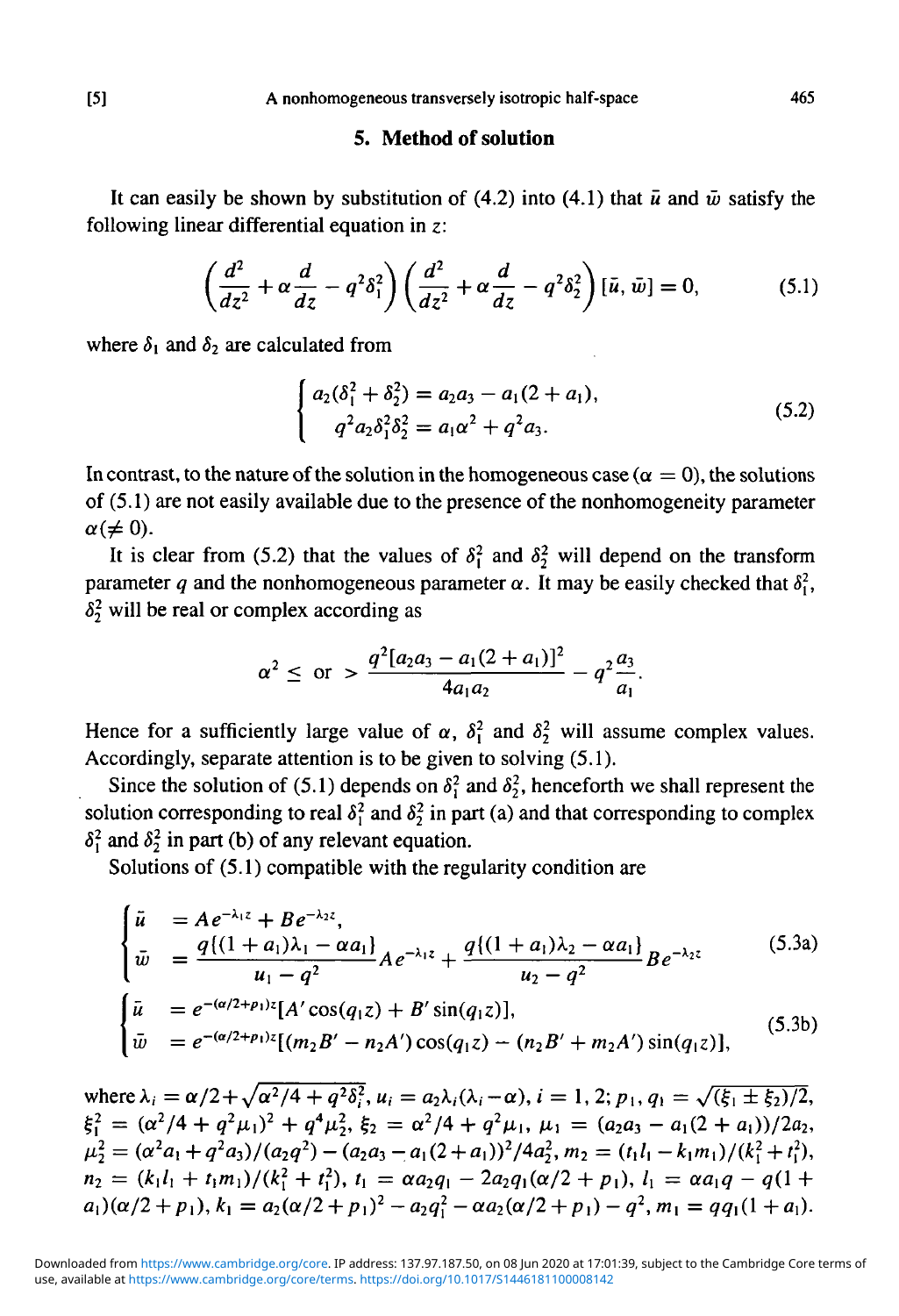Applying the transformed boundary conditions (4.5) the constants *A, B* and *A', B'* are determined as

$$
A = A_1 \bar{p}/q, \quad B = -A_2 \bar{p}/q, \tag{5.4a}
$$

where

$$
A_1 = \frac{(\alpha - \lambda_2)(u_1 - q^2)}{c_{44}^0(\lambda_1 - \lambda_2)(a_2\lambda_1^2 + a_1q^2)}, \quad A_2 = \frac{(\alpha - \lambda_1)(u_2 - q^2)}{c_{44}^0(\lambda_1 - \lambda_2)(a_2\lambda_2^2 + a_1q^2)}
$$

and

$$
A' = (\bar{p}/q)M_1, \quad B' = -(\bar{p}/q)M_2,\tag{5.4b}
$$

where  $M_1 = -qs_4/c_{44}^0(s_1s_4 + s_2s_3)$ ,  $M_2 = -qs_3/c_{44}^0(s_1s_4 + s_2s_3)$ ,  $s_1 = qa_1 +$  $a_2n_2(\alpha/2 + p_1) + q_1m_2a_2$ ,  $s_2 = a_2m_2(\alpha/2 + p_1) + a_2q_1n_2$ ,  $s_3 = qn_2 - (\alpha/2 + p_1)$ ,<br> $s_4 = q_1 - qm_2$ .

Hence from (5.3a), (5.3b) and (5.4a), (5.4b) we find that

$$
\bar{w}(q,0) = R^{-1}\bar{p}/q, \qquad (5.5)
$$

where

$$
R = c_{44}^0 (a_2 \lambda_1^2 + a_1 q^2) (a_2 \lambda_2^2 + a_1 q^2) / [\lambda_1 \lambda_2 (\lambda_1 + \lambda_2) q a_2 (1 + a_1)
$$
  
+  $\alpha a_1 q^3 + \alpha^2 q a_1 a_2 (\lambda_1 + \lambda_2) - \alpha q a_2 \lambda_1 \lambda_2 - \alpha q a_1 a_2 (\lambda_1 + \lambda_2)^2 ]$  (5.6a)

and

$$
R = \frac{c_{44}^0}{q} \frac{s_1 s_4 + s_2 s_3}{n_2 s_4 + m_2 s_3} \,. \tag{5.6b}
$$

Taking the inverse Hankel transform of (5.5) and noting boundary condition (3.2), we can write

$$
D - f(r) = \int_0^a m p(m) \left[ \int_0^\infty R^{-1} J_0(qr) J_0(qm) dq \right] dm.
$$
 (5.7)

In contrast to the homogeneous case in which *R* given by (5.6a) is a pure constant, here *R* is a function of *q* and so the inversion of the integral in (5.7) for the function  $p(r)$  is not easy. However, it is possible to reduce (5.7) to a Fredholm integral equation for the determination of  $p(r)$ .

Let us write

$$
C=\frac{c_{44}^0(a_2\gamma_1^2+a_1)(a_2\gamma_2^2+a_1)}{a_2(1+a_1)(\gamma_1+\gamma_2)\gamma_1\gamma_2},
$$

where 
$$
a_2(\gamma_1^2 + \gamma_2^2) = a_2 a_3 - a_1 (2 + a_1), a_2 \gamma_1^2 \gamma_2^2 = a_3.
$$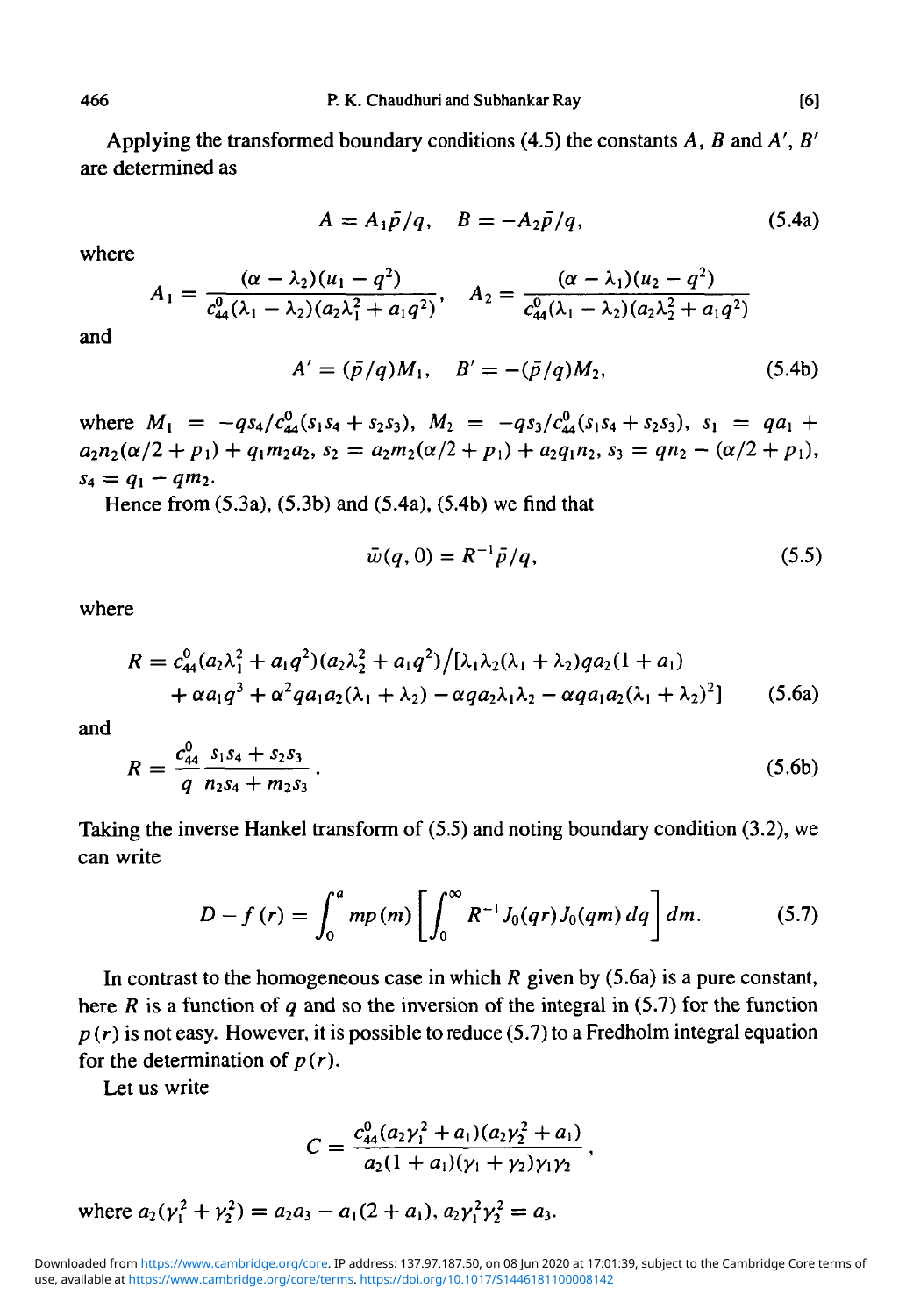

FIGURE 2. Variation of (a)  $P_1$  and (b)  $Q_1$  with  $\beta$  ( $\eta = 0$ ).

Let

$$
J(r, m) = \int_0^{\infty} J_0(qr) J_0(qm) dq = \begin{cases} (2/\pi m) K(r/m), & 0 \le r \le m; \\ (2/\pi r) K(m/r), & 0 \le m \le r \end{cases}
$$

and  $T(r, m) = \int_0^{\infty} (R^{-1} - C^{-1}) J_0(qr) J_0(qm) dq$ , where K is the complete elliptic integral of the first kind.

Equation (5.7) can be written as

$$
D - f(r) = C^{-1} \int_0^a J(r, m)mp(m) \, dm + \int_0^a T(r, m)mp(m) \, dm. \tag{5.8}
$$

Let us multiply both sides of (5.8) by a factor  $\xi/\sqrt{r^2 - \xi^2}$  and integrate as follows:

$$
\int_0^r \frac{\xi[D - f(\xi)]d\xi}{\sqrt{r^2 - \xi^2}} = C^{-1} \int_0^r \frac{\xi}{\sqrt{r^2 - \xi^2}} \left[ \int_0^a J(\xi, m)mp(m) dm \right] d\xi
$$
  
+ 
$$
\int_0^r \frac{\xi}{\sqrt{r^2 - \xi^2}} \left[ \int_0^a T(\xi, m)mp(m) dm \right] d\xi.
$$
 (5.9)

Interchanging the order of integration and using the result [4]

$$
\int_0^r \frac{\xi J_0(q\xi) d\xi}{\sqrt{r^2 - \xi^2}} = \frac{\sin(rq)}{q}
$$

we get from (5.9) that

$$
\int_0^r \frac{\xi[D - f(\xi)] d\xi}{\sqrt{r^2 - \xi^2}} = C^{-1} \int_0^a m p(m) \left[ \int_0^\infty \frac{J_0(qm) \sin(rq)}{q} dq \right] dm
$$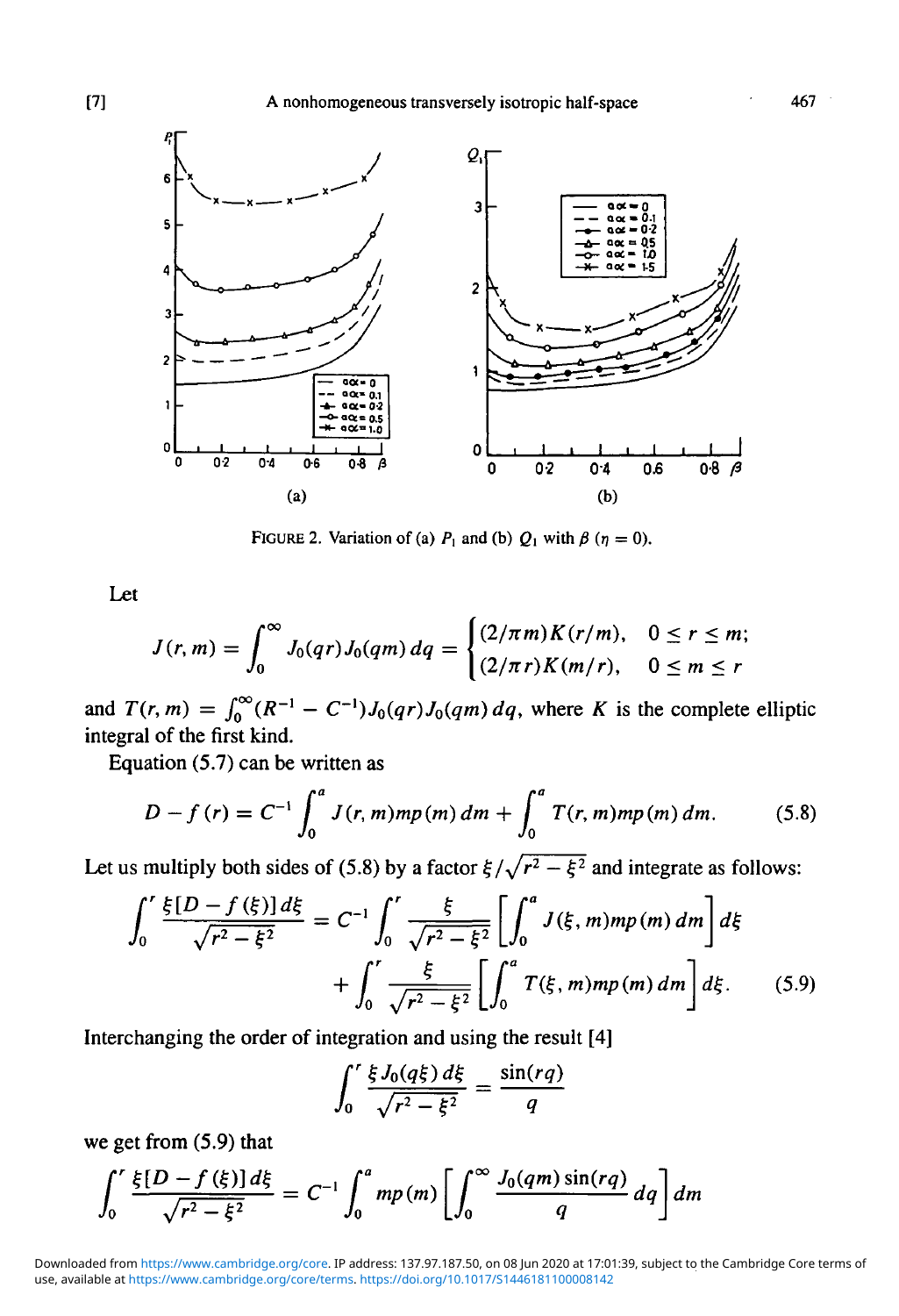

FIGURE 3. Variation of (a)  $R_1$  with  $\beta$  ( $\eta = 0$ ) and (b)  $P_1$  with  $\beta$  ( $\eta = 0.2$ ).

$$
+\int_0^a m p(m) \left[ \int_0^\infty \frac{(R^{-1}-C^{-1})J_0(qm)\sin(rq)}{q} dq \right] dm.
$$

So we get

$$
\frac{\partial}{\partial r} \int_0^r \frac{\xi[D - f(\xi)] d\xi}{\sqrt{r^2 - \xi^2}} \n= C^{-1} \int_0^a m p(m) \left[ \int_0^\infty J_0(qm) \cos(rq) dq \right] dm \n+ \int_0^a m p(m) \left[ \int_0^\infty (R^{-1} - C^{-1}) J_0(qm) \cos(rq) dq \right] dm.
$$
\n(5.10)

Multiplying (5.10) by a factor as in (5.9) and integrating with respect to  $r$  between  $\zeta$ and *a,* we get

$$
\int_{\zeta}^{a} \frac{r}{\sqrt{r^2 - \zeta^2}} \left[ \frac{\partial}{\partial r} \int_{0}^{r} \frac{\xi[D - f(\xi)] d\xi}{\sqrt{r^2 - \xi^2}} \right] dr
$$
\n
$$
= \int_{\zeta}^{a} \frac{r}{\sqrt{r^2 - \zeta^2}} C^{-1} \left[ \int_{r}^{a} \frac{mp(m) dm}{\sqrt{m^2 - r^2}} \right] dr
$$
\n
$$
+ \int_{\zeta}^{a} \frac{r}{\sqrt{r^2 - \zeta^2}} \left[ \int_{0}^{a} mp(m) \left\{ \int_{0}^{\infty} (R^{-1} - C^{-1}) J_0(qm) \cos(rq) dq \right\} dm \right] dr.
$$
\n(5.11)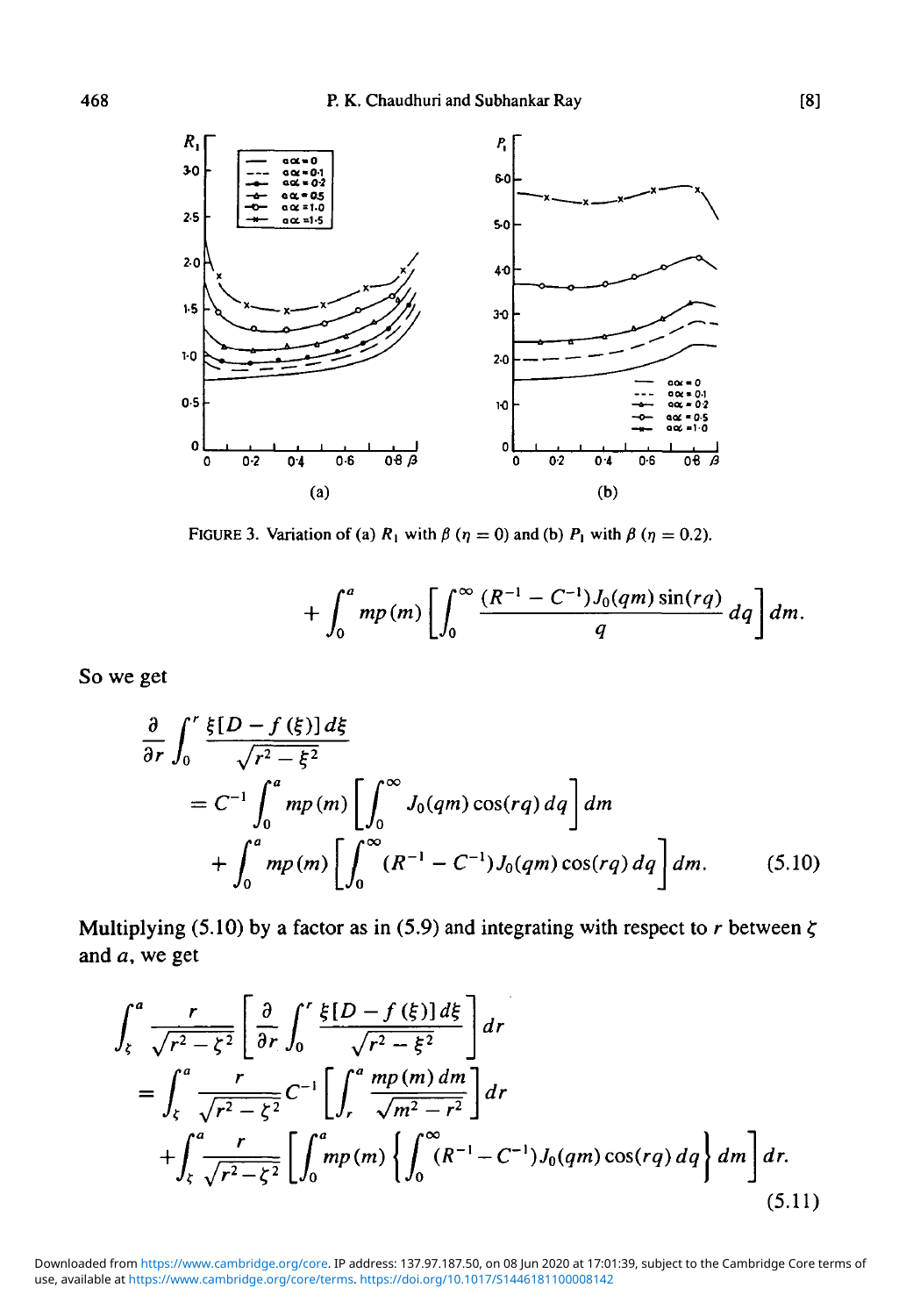

FIGURE 4. Variation of (a)  $P_1$  with  $\beta$  ( $\eta = 0.5$ ) and (b)  $P_2$  with  $\beta$  ( $\eta = 0$ ).

In the derivation of  $(5.11)$  we used the following result [4]:

$$
\int_0^\infty J_0(qm)\cos(qr)\,dq = \begin{cases} 1/\sqrt{m^2-r^2}, & m>r; \\ 0, & m
$$

Interchanging the integrals of the first part of the right-hand side and differentiating both sides of (5.11) we get

$$
\frac{\partial}{\partial r} \int_{r}^{a} \frac{\xi}{\sqrt{\xi^2 - r^2}} \left[ \frac{\partial}{\partial \xi} \int_{0}^{\xi} \frac{m(D - f(m))}{\sqrt{\xi^2 - m^2}} dm \right] d\xi
$$
\n
$$
= -\frac{\pi}{2C} r p(r)
$$
\n
$$
+ \frac{\partial}{\partial r} \int_{r}^{a} \frac{\xi}{\sqrt{\xi^2 - r^2}} \left[ \int_{0}^{a} t p(t) \int_{0}^{\infty} (R^{-1} - C^{-1}) J_{0}(qt) \cos(q\xi) dq dt \right] d\xi. \quad (5.12)
$$

Let us set  $g(r) = D - f(r)$  and

$$
G(r) = \frac{\partial}{\partial r} \int_0^r \frac{mg(m) \, dm}{\sqrt{r^2 - m^2}} \,,\tag{5.13}
$$

then

$$
G(r) = g(0) + \int_0^r \frac{rg'(m) dm}{\sqrt{r^2 - m^2}}.
$$

Using  $(5.13)$ ,  $(5.12)$  may be written as

$$
\frac{2C}{\pi}\left[\frac{G(a)}{\sqrt{a^2-r^2}}-\int_r^a\frac{G'(\xi)\,d\xi}{\sqrt{\xi^2-r^2}}\right]
$$

use, available at <https://www.cambridge.org/core/terms>.<https://doi.org/10.1017/S1446181100008142>

Downloaded from [https://www.cambridge.org/core.](https://www.cambridge.org/core) IP address: 137.97.187.50, on 08 Jun 2020 at 17:01:39, subject to the Cambridge Core terms of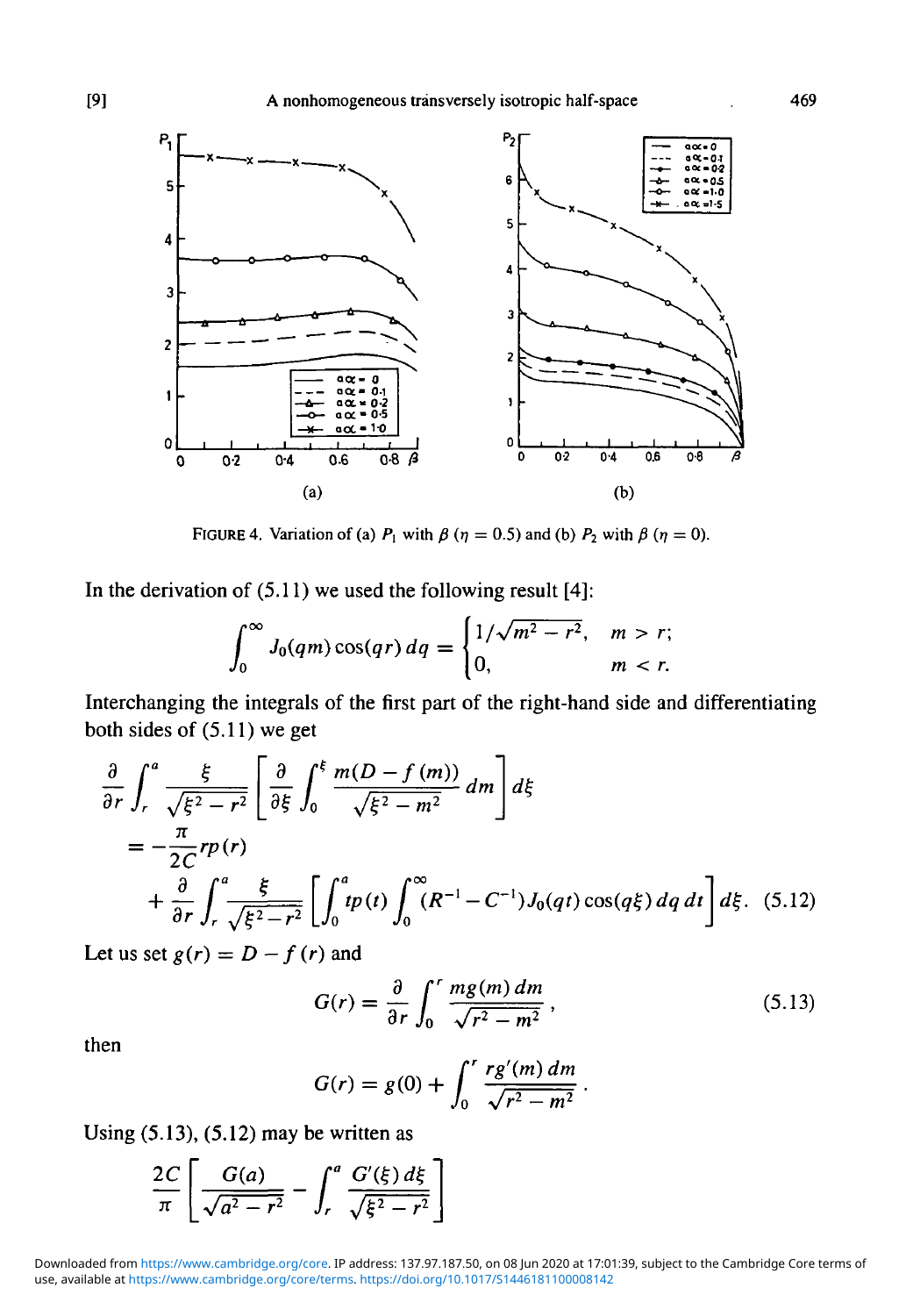

FIGURE 5. Variation of (a)  $Q_2$  and (b)  $R_2$  with  $\beta$  ( $\eta = 0$ ).

$$
=p(r)-\frac{2}{\pi r}\frac{\partial}{\partial r}\int_{r}^{a}\frac{\xi}{\sqrt{\xi^{2}-r^{2}}} \left[\int_{0}^{a}tp(t)f_{1}(t,\xi)\,dt\right]d\xi, \qquad (5.14)
$$

where  $f_1(t, \xi) = \int_0^\infty (CR^{-1} - 1)J_0(qt)\cos(q\xi) dq$ .

Equation (5.14) can now be put in the form

$$
p(r) + \int_0^a L(r, t)p(t) dt = \psi(r),
$$
 (5.15)

where

$$
L(r,t) = \frac{2t}{\pi} \left( \frac{f_1(t,a)}{\sqrt{a^2 - r^2}} + \int_r^a \frac{1}{\sqrt{\xi^2 - r^2}} \int_0^\infty (CR^{-1} - 1) q J_0(qt) \sin(q\xi) \, dq \, d\xi \right)
$$

and

$$
\psi(r) = \frac{2C}{\pi} \left[ \frac{G(a)}{\sqrt{a^2 - r^2}} - \int_r^a \frac{G'(\xi) \, d\xi}{\sqrt{\xi^2 - r^2}} \right].
$$

The Fredholm integral equation (5.15) will determine *p* (r) for a known punch profile  $f(r)$ , consequently the transformed function  $\bar{p}(q)$  is known from (4.6). Hence all the transformed functions corresponding to displacements and stresses are known and the problem reduces to that of finding the inverse Hankel transforms of those functions.

We can determine the penetration depth *D* of the tip of a smooth profile from the condition  $p(a) = 0$  as follows. From (5.14),  $p(a) = 0$  implies  $G(a) = 0$ , which gives after some calculations  $D = \int_0^a (af'(r)/\sqrt{a^2 - r^2}) dr$ , which is the same as in the homogeneous case [8]. We note here that the smoothness condition is not satisfied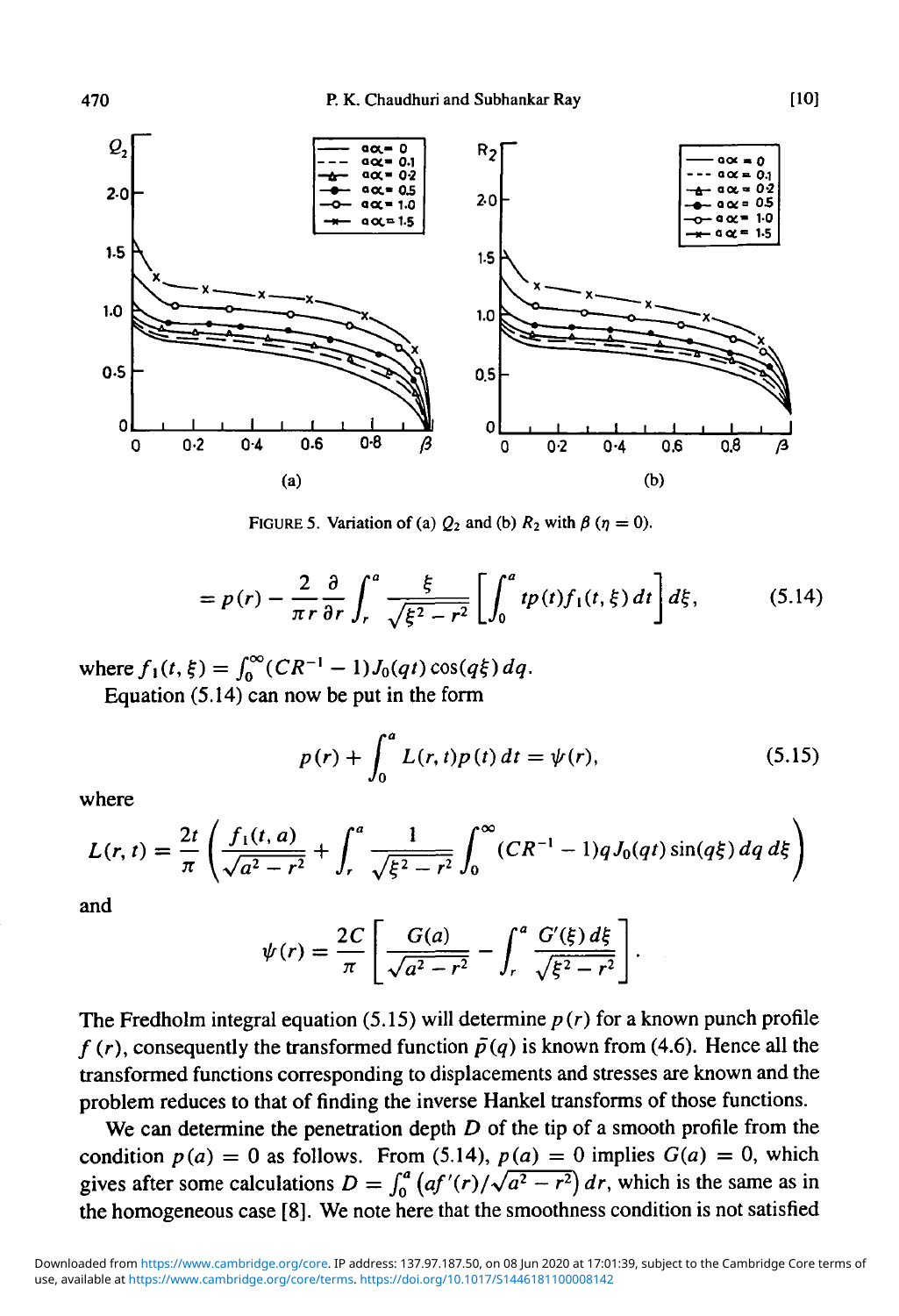in the case of a flat-ended cylindrical punch as pointed out in [9] and so the condition  $p(a) = 0$  cannot be used there.

The displacement components are given by

$$
u(r, z) = \int_0^\infty \bar{p} \left[ A_1 e^{-\lambda_1 z} - A_2 e^{-\lambda_2 z} \right] J_1(qr) dq,
$$
 (a)

$$
u(r, z) = \int_0^\infty \bar{p} e^{-(\alpha/2 + p_1)z} \left[ M_1 \cos(q_1 z) - M_2 \sin(q_1 z) \right] J_1(qr) dq, \tag{b}
$$

$$
w(r, z) = \int_0^\infty q \bar{p} \left[ \frac{A_1 \{(1 + a_1)\lambda_1 - \alpha a_1\}}{u_1 - q^2} e^{-\lambda_1 z} - \frac{A_2 \{(1 + a_1)\lambda_2 - \alpha a_1\}}{u_2 - q^2} e^{-\lambda_2 z} \right] J_0(qr) dq, \tag{a}
$$

$$
w(r, z) = -\int_0^\infty \bar{p} e^{-(\alpha/2 + p_1)z} [(m_2 M_2 + n_2 M_1) \cos(q_1 z) + (m_2 M_1 - n_2 M_2) \sin(q_1 z)] J_0(qr) dq.
$$
 (b)

The strain components are

$$
\varepsilon_r + \varepsilon_\theta = \int_0^\infty q \bar{p} \left[ A_1 e^{-\lambda_1 z} - A_2 e^{-\lambda_2 z} \right] J_0(qr) \, dq,\tag{a}
$$

$$
\varepsilon_r + \varepsilon_\theta = \int_0^\infty q \bar{p} e^{-(\alpha/2 + p_1)z} \left[ M_1 \cos(q_1 z) - M_2 \sin(q_1 z) \right] J_0(qr) \, dq,\tag{b}
$$

$$
\varepsilon_r - \varepsilon_\theta = -\int_0^\infty q \bar{p} \left[ A_1 e^{-\lambda_1 z} - A_2 e^{-\lambda_2 z} \right] J_2(qr) dq, \tag{a}
$$

$$
\varepsilon_r - \varepsilon_\theta = -\int_0^\infty q \bar{p} e^{-(\alpha/2 + p_1)z} \left[ M_1 \cos(q_1 z) - M_2 \sin(q_1 z) \right] J_2(qr) dq, \tag{b}
$$

$$
\varepsilon_{z} = -\int_{0}^{\infty} q\bar{p} \left[ \frac{A_{1}\lambda_{1}\{(1+a_{1})\lambda_{1} - \alpha a_{1}\}}{u_{1} - q^{2}} e^{-\lambda_{1}z} - \frac{A_{2}\lambda_{2}\{(1+a_{1})\lambda_{2} - \alpha a_{1}\}}{u_{2} - q^{2}} e^{-\lambda_{2}z} \right] J_{0}(qr) dq, \qquad (a)
$$

$$
\varepsilon_{z} = \int_{0}^{\infty} \bar{p} e^{-(\alpha/2 + p_{1})z} \left[ \{ (\alpha/2 + p_{1})(m_{2}M_{2} + n_{2}M_{1}) - q_{1}(m_{2}M_{1} - n_{2}M_{2}) \} \cos(q_{1}z) + \{ (\alpha/2 + p_{1})(m_{2}M_{1} - n_{2}M_{2}) + q_{1}(m_{2}M_{2} + n_{2}M_{1}) \} \sin(q_{1}z) \right] J_{0}(qr) dq, \tag{b}
$$

$$
\varepsilon_{rz} = -\int_0^\infty \frac{\bar{p}(\lambda_1 - \alpha)(\lambda_2 - \alpha)}{c_{44}^0(\lambda_2 - \lambda_1)} \left[ e^{-\lambda_1 z} - e^{-\lambda_2 z} \right] J_1(qr) \, dq,\tag{a}
$$

$$
\varepsilon_{rz} = \int_0^\infty \bar{p} e^{-(\alpha/2 + p_1)z} \left[ \left( q(m_2 M_2 + n_2 M_1) - M_1 \left( \frac{\alpha}{2} + p_1 \right) - M_2 q_1 \right) \cos(q_1 z) + \left( q(m_2 M_1 - n_2 M_2) + M_2 \left( \frac{\alpha}{2} + p_1 \right) - M_1 q_1 \right) \sin(q_1 z) \right] J_1(qr) dq
$$
 (b)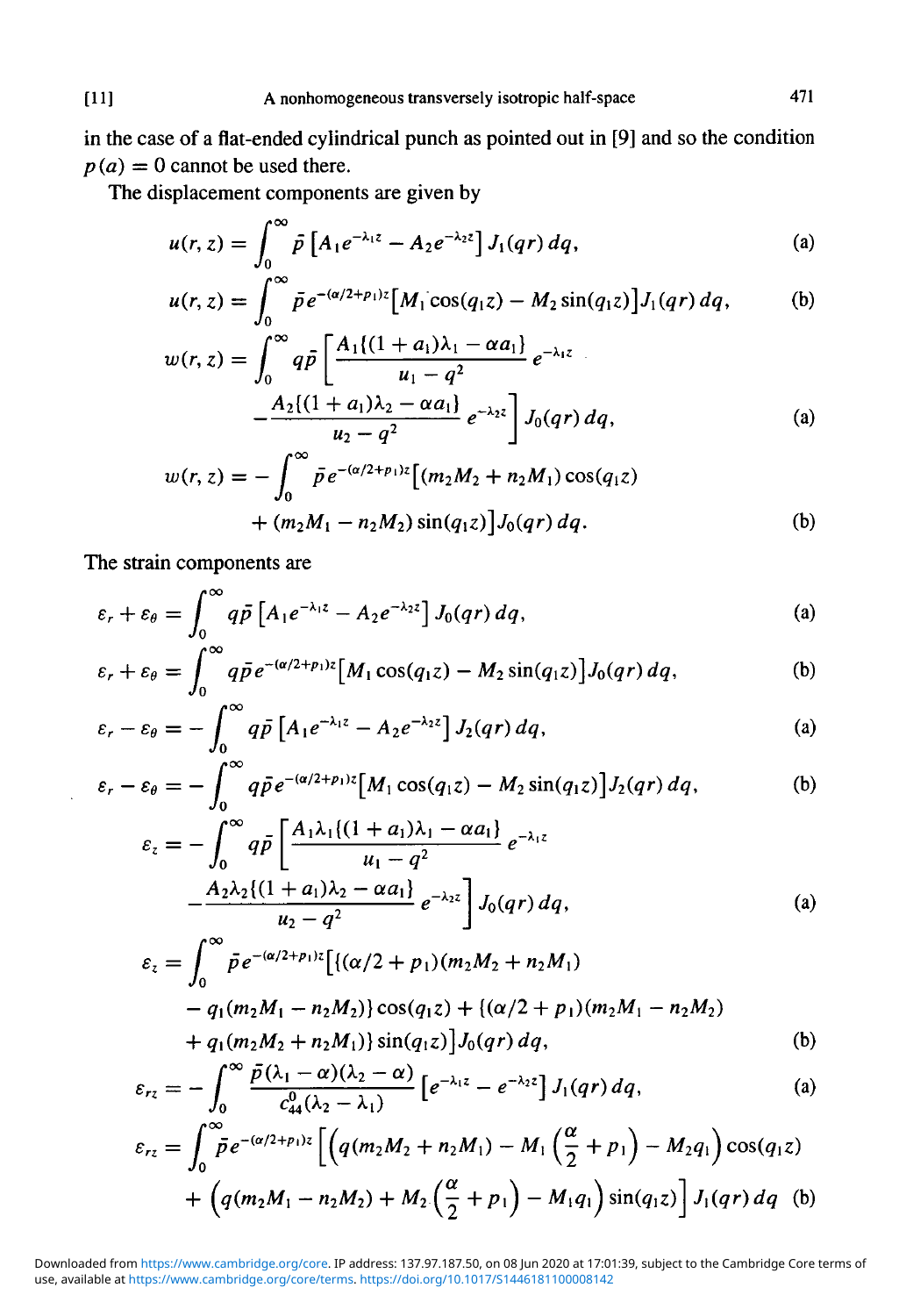and the stress components are

$$
\sigma_r + \sigma_\theta = \int_0^\infty q \bar{p} \left[ B_1 e^{(\alpha - \lambda_1)z} - B_2 e^{(\alpha - \lambda_2)z} \right] J_0(qr) \, dq,\tag{a}
$$

$$
\sigma_r + \sigma_\theta = c_{44}^0 \int_0^\infty \tilde{p} e^{(\alpha/2 - p_1)z} \left[ \left( q(a_3 + a_4)M_1 + 2a_1 \left( \alpha/2 + p_1 \right) (m_2 M_2 + n_2 M_1) \right) \right. \\ \left. - 2a_1 q_1 (m_2 M_1 - n_2 M_2) \right) \cos(q_1 z) \\ \left. - \left( q(a_3 + a_4)M_2 - 2a_1 \left( \alpha/2 + p_1 \right) (m_2 M_1 - n_2 M_2) \right. \\ \left. - 2a_1 q_1 (m_2 M_2 + n_2 M_1) \right) \sin(q_1 z) \left] J_0(qr) \, dq \right] \tag{b}
$$

$$
\sigma_r - \sigma_\theta = c_{44}^0 (a_4 - a_3) \int_0^\infty q \bar{p} \left[ A_1 e^{(\alpha - \lambda_1) z} - A_2 e^{(\alpha - \lambda_2) z} \right] J_2(qr) \, dq, \tag{a}
$$

$$
\sigma_r - \sigma_\theta = c_{44}^0 (a_4 - a_3) \int_0^\infty q \bar{p} e^{(\alpha/2 - p_1)z} \left[ M_1 \cos(q_1 z) - M_2 \sin(q_1 z) \right] J_2(qr) \, dq, \tag{b}
$$

$$
\sigma_z = -\int_0^\infty \frac{q\bar{p}}{\lambda_2 - \lambda_1} \left[ (\lambda_2 - \alpha) e^{(\alpha - \lambda_1)z} - (\lambda_1 - \alpha) e^{(\alpha - \lambda_2)z} \right] J_0(qr) dq, \tag{a}
$$

$$
\sigma_z = c_{44}^{\circ} \int_0^{\alpha_1/2 - p_1/2} p \left[ \left( q a_1 M_1 + a_2 (\alpha/2 + p_1) (m_2 M_2 + n_2 M_1) \right) - a_2 q_1 (m_2 M_1 - n_2 M_2) \right] \cos(q_1 z) - \left( q a_1 M_2 - a_2 (\alpha/2 + p_1) (m_2 M_1 - n_2 M_2) \right) - a_2 q_1 (m_2 M_2 + n_2 M_1) \right) \sin(q_1 z) \left] J_0(qr) \, dq, \tag{b}
$$

where

$$
B_i = c_{44}^0 a_i \left( (a_3 + a_4) - 2a_1 \lambda_i \frac{(1 + a_1)\lambda_i - \alpha a_1}{u_i - q^2} \right).
$$

# **6. Special case: flat-ended cylindrical punch**

In the special case of a flat-ended cylindrical punch,  $f(r) = 0$  and hence we get

$$
p(r) + \int_0^a L(r, t)p(t) dt = \frac{2CD}{\pi\sqrt{a^2 - r^2}}
$$

The contact force F is then determined from  $F = \int_0^2 2\pi r p(r) dr$ .

Finally, it may be checked that the results in the associated homogeneous medium as discussed by Pouyet and Lataillade [8] are easily obtainable by putting  $\alpha = 0$  in the corresponding results in our present article.

# **7. Numerical results**

To assess the effects of non-homogeneity on stresses we first specify the nature of indentation  $z = f(r)$ . In our numerical works we shall consider two types of punches: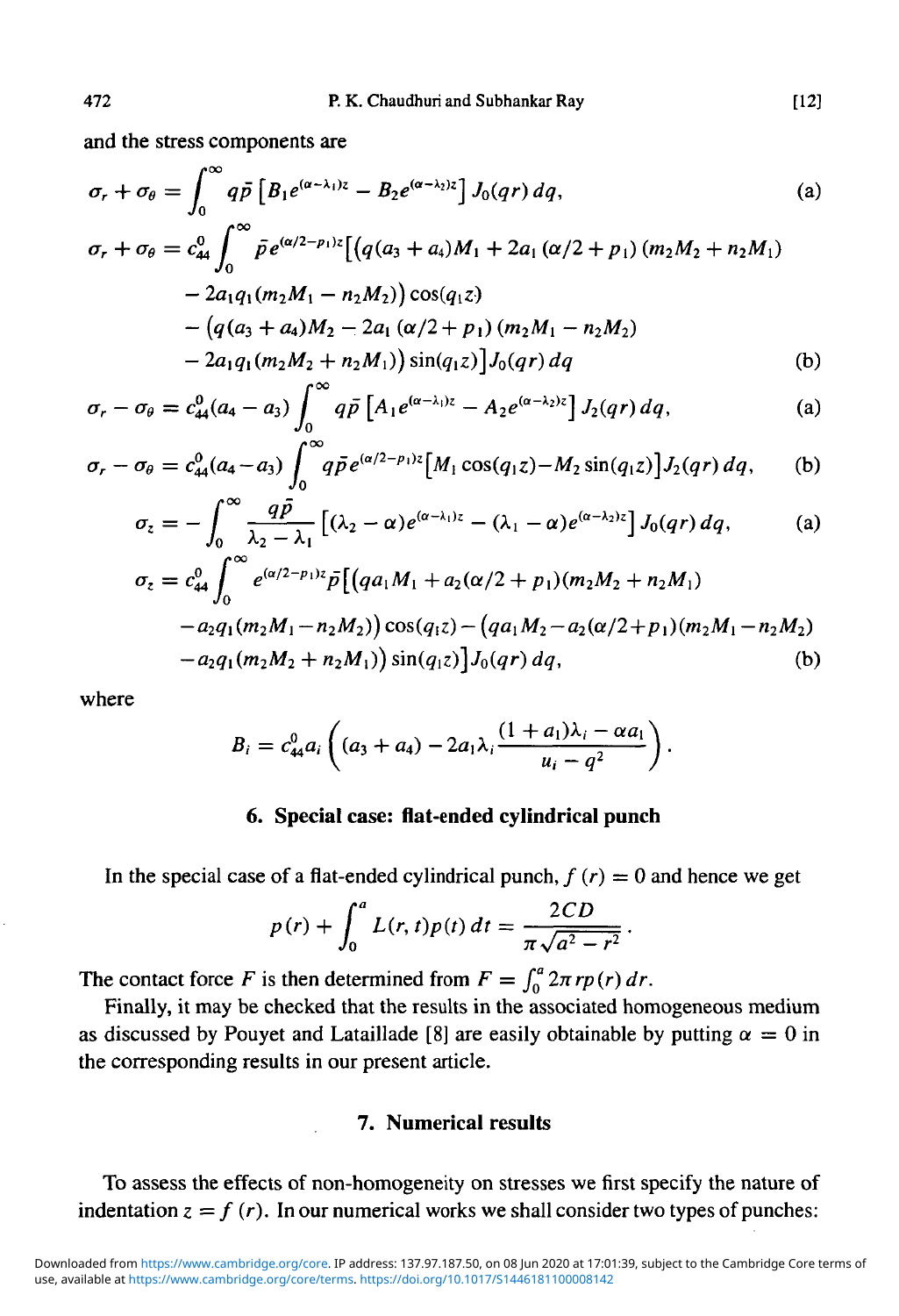

FIGURE 6. Variation of  $P_2$  with  $\beta$  ( $\eta = 0.5$ ).

(a) a flat-ended cylindrical punch for which  $f(r) = 0$  and (b) a paraboloidal punch for which  $f(r) = r^2/4a$ . Numerical computations are done taking various values of the non-homogeneity parameter  $\alpha$  as mentioned in the figures. The values of the coefficients  $a_i$  in (4.3) are taken for fibreglass epoxy composite material from [8]. The integral equation (5.15) is solved numerically to determine the pressure  $p(r)$ , which is subsequently used to determine the non-dimensional stress components.

For a flat-ended cylindrical punch we have shown variations of  $P_1 = -a\sigma_z/(Dc_{ad}^0)$ ,  $Q_1 = -a\sigma_r/(Dc_{44}^0)$ ,  $R_1 = -a\sigma_\theta/(Dc_{44}^0)$  for different values of  $\beta = r/a$  and  $\eta = z/a$ in Figures *2-4* (a).

For the paraboloidal punch we have represented variations of  $P_2 = -\sigma_z/c_{44}^0$ ,  $Q_2 = -\sigma_r/c_{44}^0$ ,  $R_2 = -\sigma_\theta/c_{44}^0$  for different values of  $\beta$  and  $\eta$  in Figures 4 (b)-6. The effects are quite clear from the figures.

#### **References**

- [1] H. T. Danyluk, B. M. Singh and J. Vrbik, "The Reissner-Sagoci problem for a non-homogeneous half-space with a penny-shaped crack", *J. Engrg. Math.* 29 (1995) 437-449.
- [2] R. S. Dhaliwal and B. M. Singh, "The axisymmetric Boussinesq problem of an initially stressed Neo-Hookean half-space for a punch of arbitrary profile", *Int. J. Engrg. Sci.* 16 (1978) 379-385.
- [3] G. M. L. Gladwell, *Contact problems in the classical theory of elasticity* (Sijthoff and Noordhoff, 1980).
- [4] I. S. Gradshteyn and I. M. Ryzhik, *Table of integrals, series and products* (Academic Press, New York, 1980) 682, 731.
- [5] H. A. Z. Hassan and F. E. K. Rofaeel, "Reissner-Sagoci problem for a non-homogeneous half-space with surface constraint", / *Engrg. Math.* 28 (1994) 117-127.